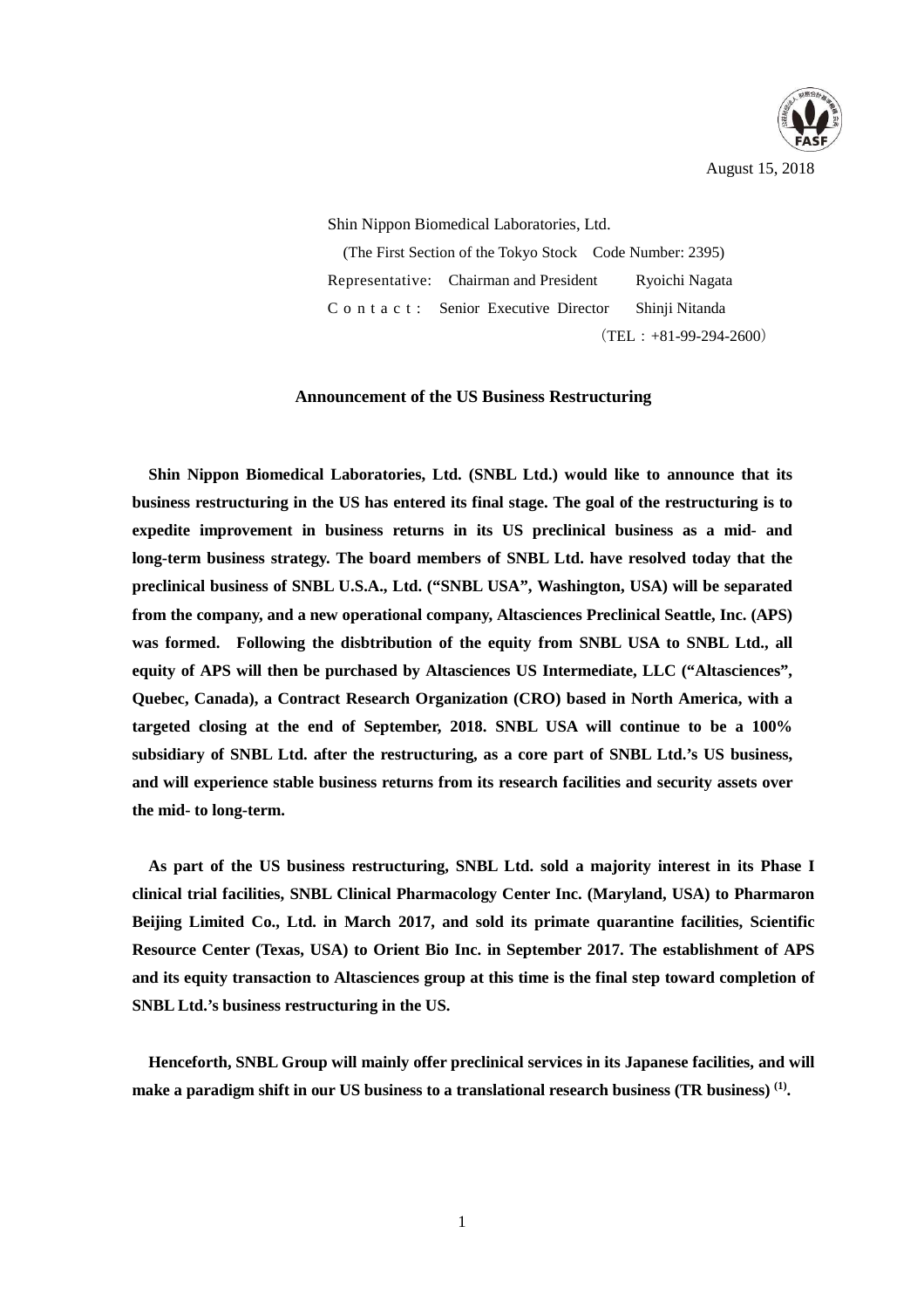#### **1. Background of preclinical business restructuring in the US**

Established in 1999, SNBL USA (100% subsidiary of SNBL Ltd.) has been a CRO in the State of Washington, USA as part of the SNBL preclinical business in the US. SNBL USA has facilities accredited by AAALAC and CDC, is registered by USDA, which hold a PHS guarantee, and has passed FDA/GLP inspections.

SNBL Ltd. considered a collaboration with a North American CRO as an effective means for the midand long-term growth of our US business and looked for such an opportunity to match our needs. Altasciences originally approached us with a proposed collaboration for the preclinical business in the US. Altasciences plans to expand their contract research businesses to encompass preclinical phase to the early clinical phase in North America. As a result of deep discussions, we have agreed that APS will acquire the preclinical service operation of SNBL USA as a growth strategy of Altasciences and to maximize profits of both parties,

## **2. Financial conditions on the business restructuring**

SNBL Ltd. expects income as a result of the business restructuring that includes a lump-sum payment at closing of the transaction and income from the property lease agreement with APS (10 years with an option of 5-year extension) of land and facilities owned by SNBL USA.

The lump-sum payment and the rent fee is expected to generate income between at least USD 23.5 million to USD 45.5 million over a 10-year period. The amount of income will vary depending on APS profitability. In addition, SNBL Ltd. has the right to share 25% of APS value in case of a business buyout of APS.

#### **3. Our future preclinical business**

Leveraging the almost two decades of US experience, SNBL Ltd will continue to offer preclinical services from its 100% controlled Japanese facilities (Kagoshima and Wakayama) and to actively provide quality services as the core business of SNBL Ltd. to our clients over the globe. SNBL will continue to offer developmental and reproductive toxicology services in non-human primates at our facility in Kagoshima, Japan. In connection with the transaction, Altasciences and SNBL will enter into an agreement for SNBL to make such services available to APS and its clients.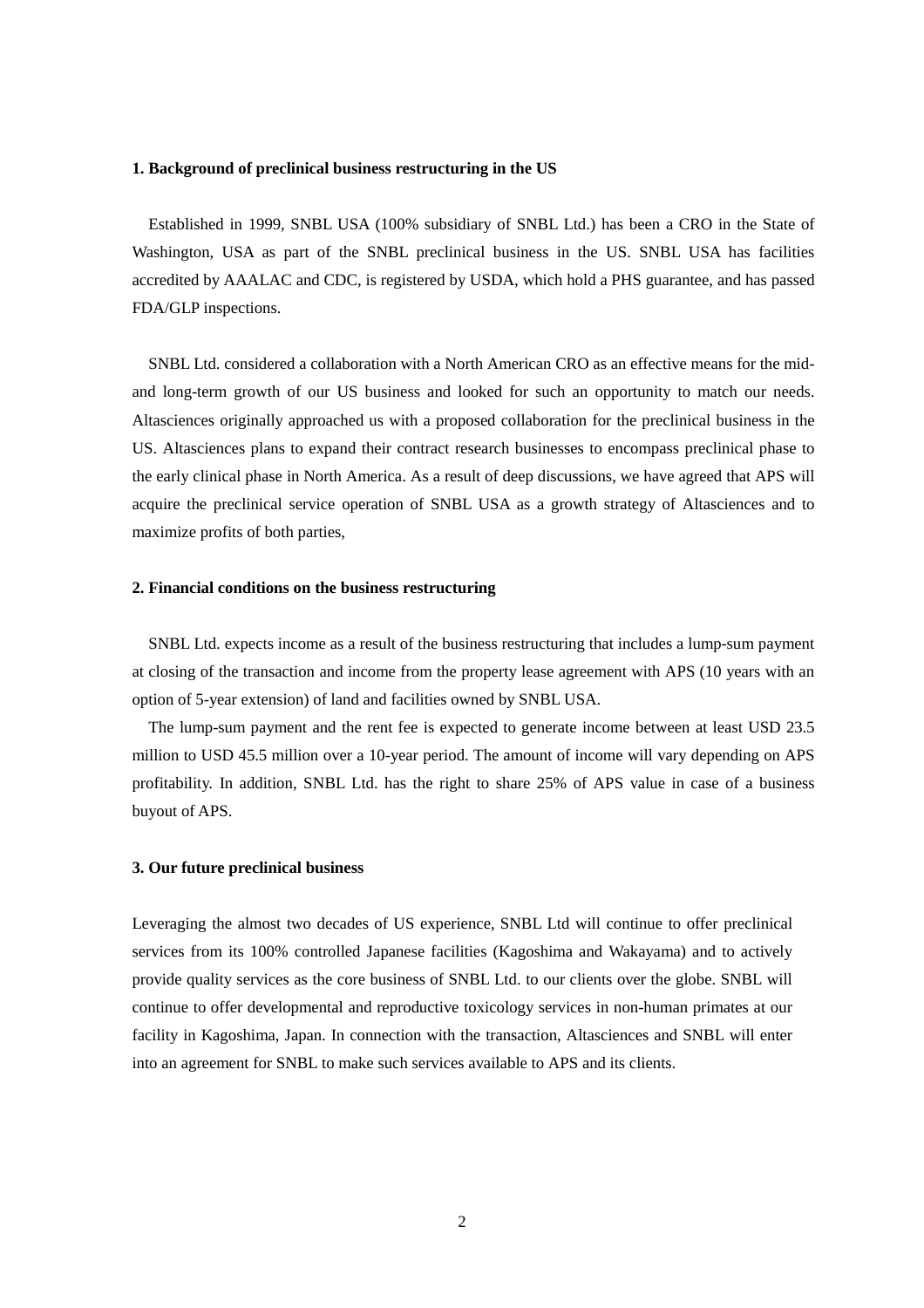## Notes:

- (1) TR Business: SNBL Ltd. has developed businesses focused on translational research for drug development based in the US, such as Wave Life Sciences USA, Inc. (www.wavelifesciences.com) and Satsuma Pharmaceuticals, Inc. (www.satsumarx.com).
- (2) AAALAC International Accreditation: AAALAC International is a private, nonprofit organization that promotes the humane treatment of animals in science through voluntary accreditation and assessment programs (www.aaalac.org).
- (3) USDA Registration: Accreditation by U.S. Department of Agriculture (www.usda.gov).
- (4) PHS Guarantee: Accreditation by National Institutes of Health (olaw.nih.gov/policies-laws/phs-policy.htm).
- (5) CDC Accreditation: Accreditation by Centers for Disease Control and Prevention (www.cdc.gov).
- (6) Passing FDA/GLP Inspection: GLP accreditation by U.S. Food and Drug Administration under U.S. Department of Health and Human Services (www.fda.gov/ICECI/Inspections/NonclinicalLaboratoriesInspectedunderGoodLaboratoryPractices/ default.htm)

| $(1)$ Name                  | SNBL U.S.A., Ltd.                                  |                                              |
|-----------------------------|----------------------------------------------------|----------------------------------------------|
| (2) Address                 | 6605 Merrill Creek Parkway, Everett, WA 98203      |                                              |
| $(3)$ Name of               | Ken Takanashi, President                           |                                              |
| Representative/Title        |                                                    |                                              |
| (4) Main Business           | <b>Contract Research for Clinical Studies</b>      |                                              |
| (5) Capital                 | <b>USD 60,000</b>                                  |                                              |
| (6) Date of Establishment   | 25/2/1999                                          |                                              |
| (7) Net Assets              | USD3,576 thousand                                  |                                              |
| (8) Total Assets            | USD67,878 thousand                                 |                                              |
| $(9)$ Main investor/ the    | Shin Nippon Laboratories, Ltd. (SNBL Ltd.)/ 100.0% |                                              |
| Ratio of its                |                                                    |                                              |
| Shareholding                |                                                    |                                              |
| (10) Affiliation with       | Capital                                            | SNBL Ltd. owns 100% shares of The Company.   |
| Companies Listed in         | Relationships                                      |                                              |
| <b>Tokyo Stock Exchange</b> | <b>HR</b>                                          | Directors of SNBL Ltd. are appointed as<br>5 |
|                             | Relationships                                      | Directors of The Company.                    |
|                             | <b>Business</b>                                    | N/A                                          |
|                             | Relationships                                      |                                              |

4. Overview of SNBL USA (www.snbl.com)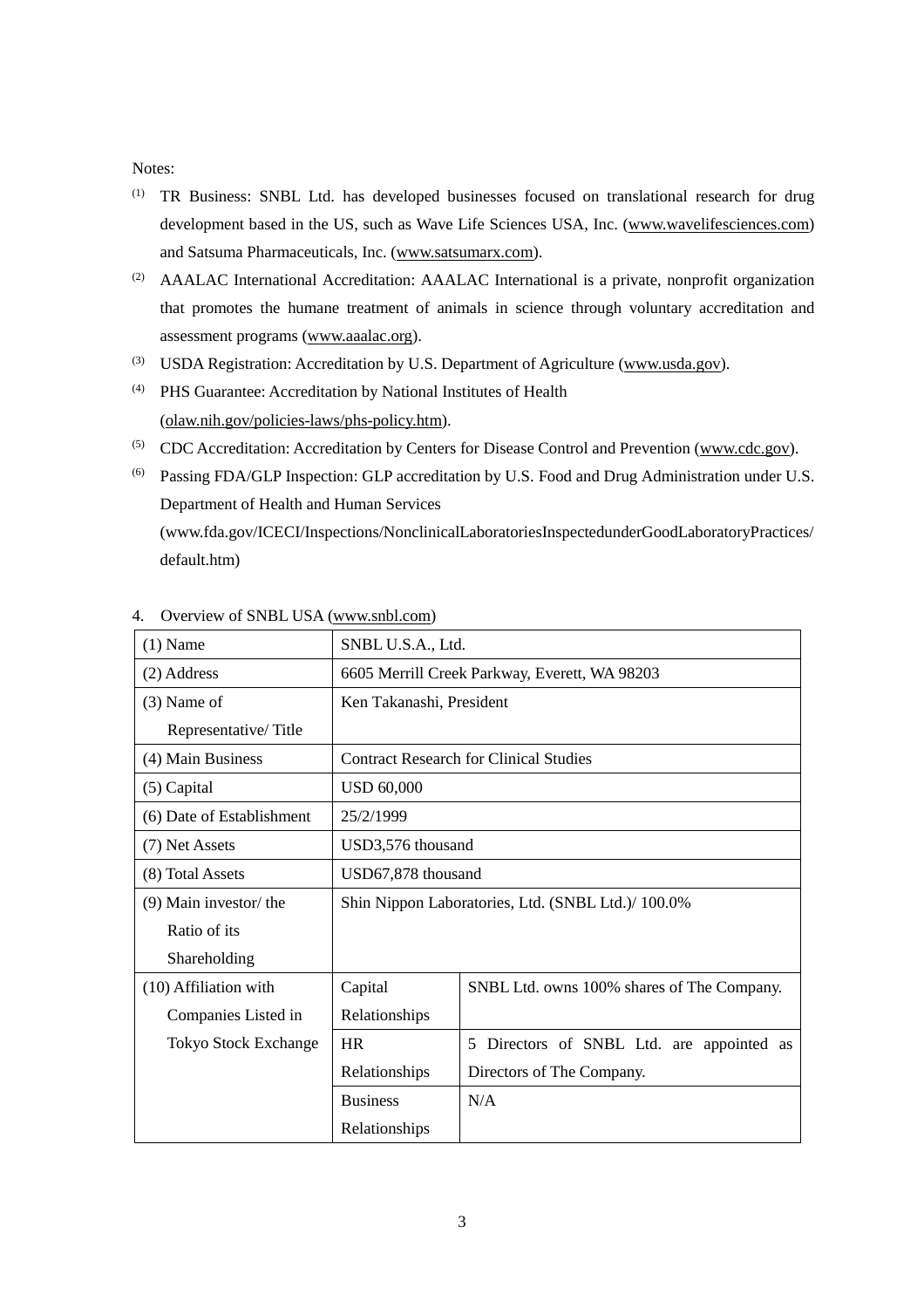| $(1)$ Name           | Altasciences US Intermediate, LLC.                             |     |  |
|----------------------|----------------------------------------------------------------|-----|--|
| (2) Address          | 302 W Fayette St, Baltimore, MD, 21201-3451, USA               |     |  |
| $(3)$ Name of        | Chris Perkin, CEO                                              |     |  |
| Representative/Title |                                                                |     |  |
| (4) Main Business    | <b>Contract Research for Clinical Studies in North America</b> |     |  |
| (5) Affiliation with | Capital                                                        | N/A |  |
| Companies Listed in  | Relationships                                                  |     |  |
| <b>Tokyo Stock</b>   | <b>HR</b>                                                      | N/A |  |
| Exchange             | Relationships                                                  |     |  |
|                      | <b>Business</b>                                                | N/A |  |
|                      | Relationships                                                  |     |  |
|                      | Relationships                                                  | N/A |  |
|                      | with its                                                       |     |  |
|                      | <b>Stakeholders</b>                                            |     |  |

5. Overview of Altasciences (www.altasciences.com)

# 6. Overview of the New Company

| $(1)$ Name                | Altasciences Preclinical Seattle, Inc. (APS)       |                                                  |  |
|---------------------------|----------------------------------------------------|--------------------------------------------------|--|
| (2) Address               | 6605 Merrill Creek Parkway, Everett, WA 98203, USA |                                                  |  |
| $(3)$ Name of             | Ken Takanashi, President                           |                                                  |  |
| Representative/Title      |                                                    |                                                  |  |
| (4) Main Business         | <b>Contract Research for Preclinical Studies</b>   |                                                  |  |
| (5) Date of Establishment | 20/7/2018                                          |                                                  |  |
| (6) Main Investor/ the    | Shin Nippon Laboratories, Ltd. (SNBL Ltd.)/100%    |                                                  |  |
| Ratio of its              |                                                    |                                                  |  |
| Shareholding              |                                                    |                                                  |  |
| (7) Affiliation with      | Capital                                            | SNBL USA owns 100% shares of The Company.        |  |
| Companies Listed in       | Relationships                                      |                                                  |  |
| <b>Tokyo Stock</b>        | <b>HR</b>                                          | 1 Director of SNBL Ltd. is appointed as Director |  |
| Exchange                  | Relationships                                      | of the Company.                                  |  |
|                           | <b>Business</b>                                    | N/A                                              |  |
|                           | Relationships                                      |                                                  |  |